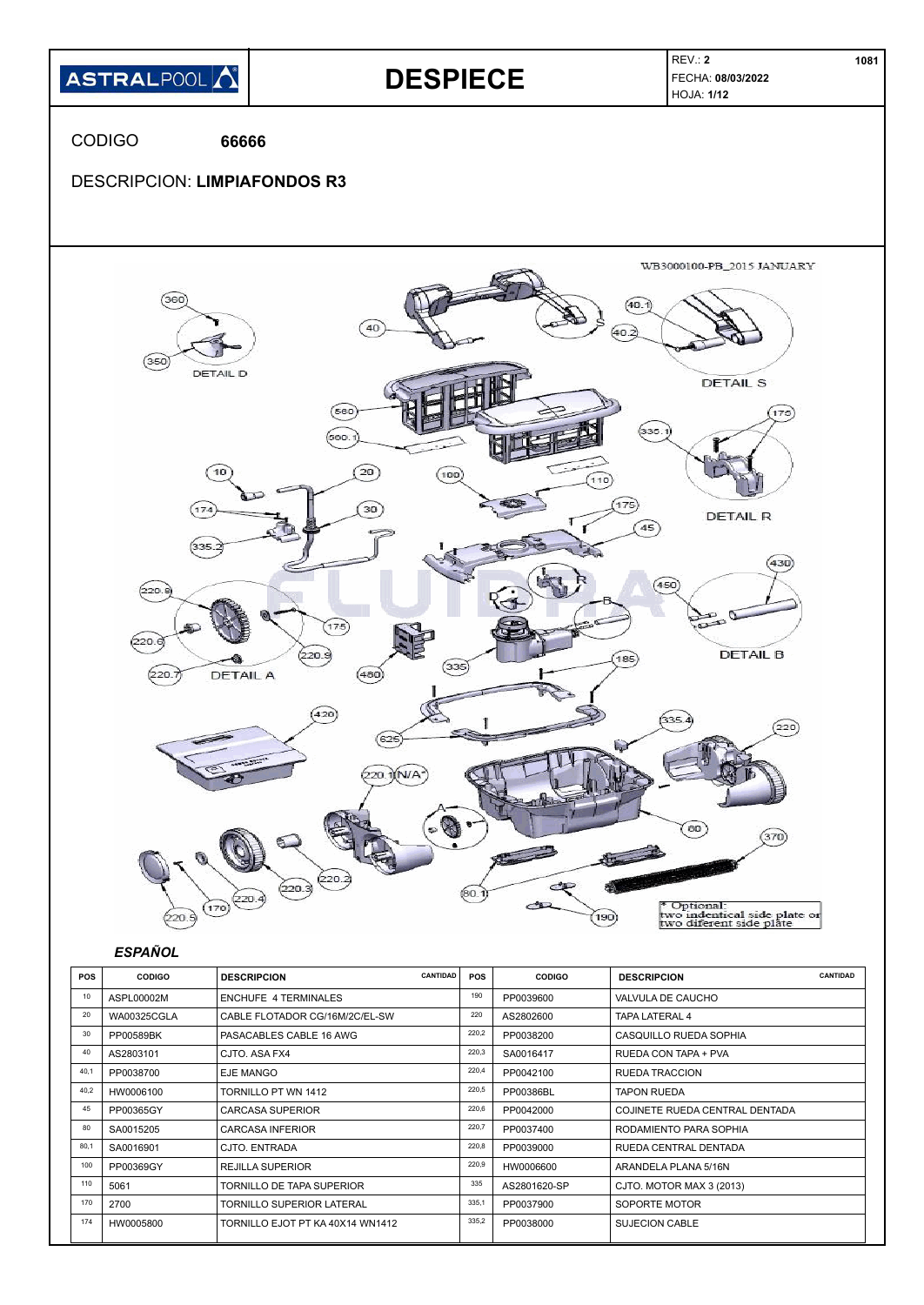

### **DESPIECE**

CODIGO **66666**

DESCRIPCION: **LIMPIAFONDOS R3**

| 175 | HW0005100    | TORNILLO PT KA 40X25           | 335,4 | PP0037600    | JUNTA RUEDA DENTADA SOPHIA |
|-----|--------------|--------------------------------|-------|--------------|----------------------------|
| 185 | HW0006000    | TORNILLO PT WN 1412            | 350   | P00038       | <b>HELICE</b>              |
| 360 | SW00069      | <b>TORNILLO PARA HELICE</b>    | 480   | AS8007000-SP | CJTO. FLOTACION            |
| 370 | AS2802420    | CJTO, CEPILLO                  | 560   | AS2802335    | <b>FILTRO BLFSOF</b>       |
| 420 | AS2722402-SP | TRANSFORMADOR BASICO 180W GRIS | 560,1 | PP00381IV    | TAPETA FILTRO CARCASA      |
| 430 | AS110011010  | TUBO RETRACTIL 16/4 WCSM       | 625   | PP00364GY    | <b>MARCO SUPERIOR</b>      |
| 450 | 5473         | CONECTOR RETRÁCTIL ROJO        | N/S   | AS110300001  | SELLANTE BUTIL MASTIC      |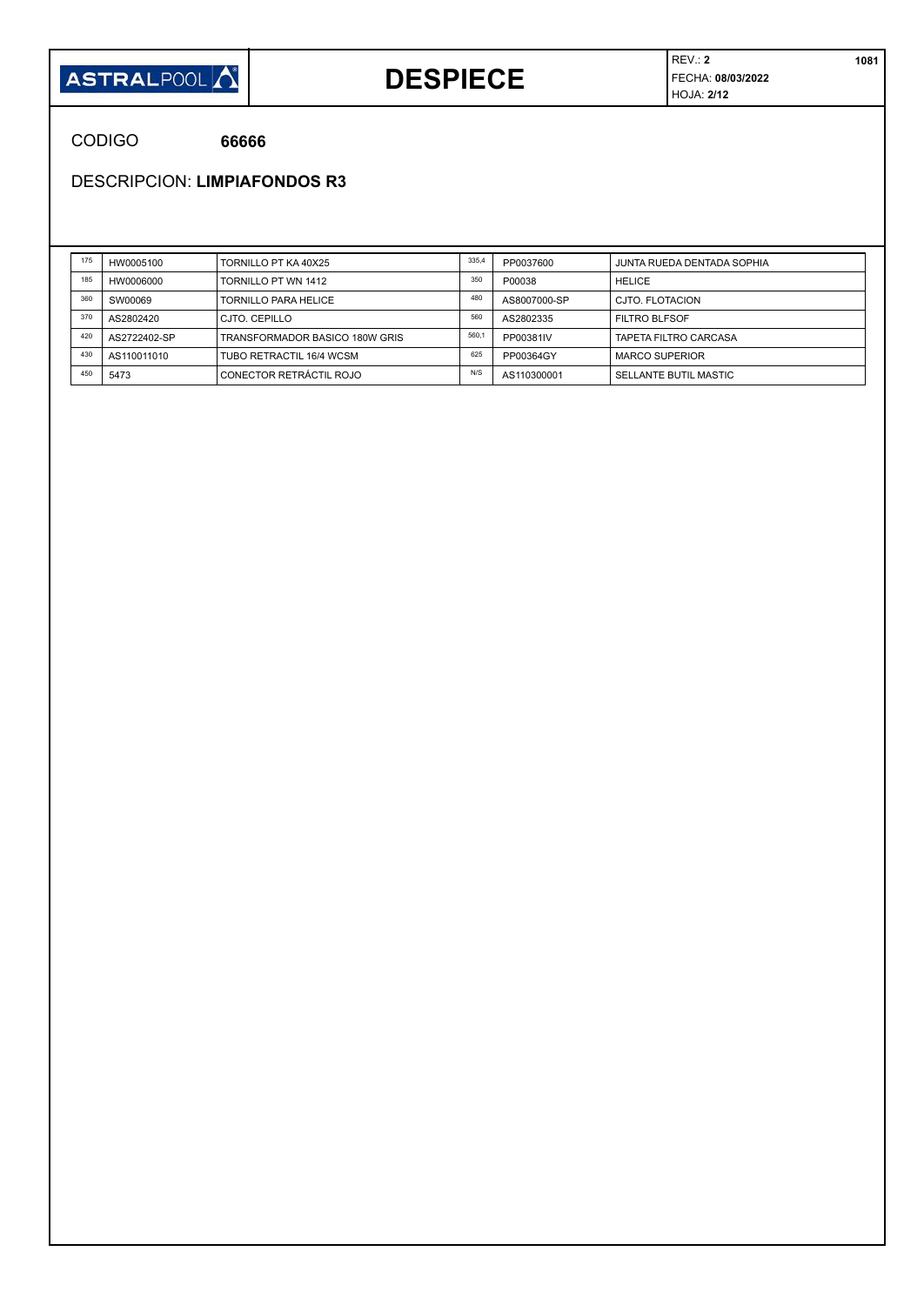

| 10   | ASPL00002M         | <b>PRISE À 4 FICHES</b>        | 190   | PP0039600    | SOUPAPE EN CAOUTCHOUC          |
|------|--------------------|--------------------------------|-------|--------------|--------------------------------|
| 20   | <b>WA00325CGLA</b> | CÂBLE FLOTTANT CG/16M/2C/EL-SW | 220   | AS2802600    | COUVERCLE LATÉRAL 4            |
| 30   | PP00589BK          | FOURREAU CÂBLE 16 AWG          | 220,2 | PP0038200    | <b>BAGUE ROUE SOPHIA</b>       |
| 40   | AS2803101          | <b>ENS. POIGNÉE FX4</b>        | 220,3 | SA0016417    | ROUE AVEC COUVERCLE + PVA      |
| 40,1 | PP0038700          | AXE MANCHE                     | 220,4 | PP0042100    | ROUE TRACTION                  |
| 40,2 | HW0006100          | <b>VIS PT WN 1412</b>          | 220,5 | PP00386BL    | <b>BOUCHON ROUE</b>            |
| 45   | PP00365GY          | <b>CARCASSE SUPÉRIEURE</b>     | 220,6 | PP0042000    | COUSSINET ROUE CENTRALE DENTÉE |
| 80   | SA0015205          | <b>BOITIER INFERIEUR</b>       | 220,7 | PP0037400    | ROULEMENT POUR SOPHIA          |
| 80,1 | SA0016901          | ENS. ENTRÉE                    | 220,8 | PP0039000    | ROUE CENTRALE DENTÉE           |
| 100  | PP00369GY          | SORTIE SUPÉRIEURE              | 220,9 | HW0006600    | RONDELLE PLATE 5/16N           |
| 110  | 5061               | VIS 6-32X5/8 S/S PH PA         | 335   | AS2801620-SP | ENS. MOTEUR MAX 3 (2013)       |
| 170  | 2700               | VIS 8X11/16 PHIL PN            | 335,1 | PP0037900    | <b>SUPPORT MOTEUR</b>          |
| 174  | HW0005800          | VIS EJOT PT KA 40X14 WN1412    | 335,2 | PP0038000    | <b>FIXATION CÂBLE</b>          |
|      |                    |                                |       |              |                                |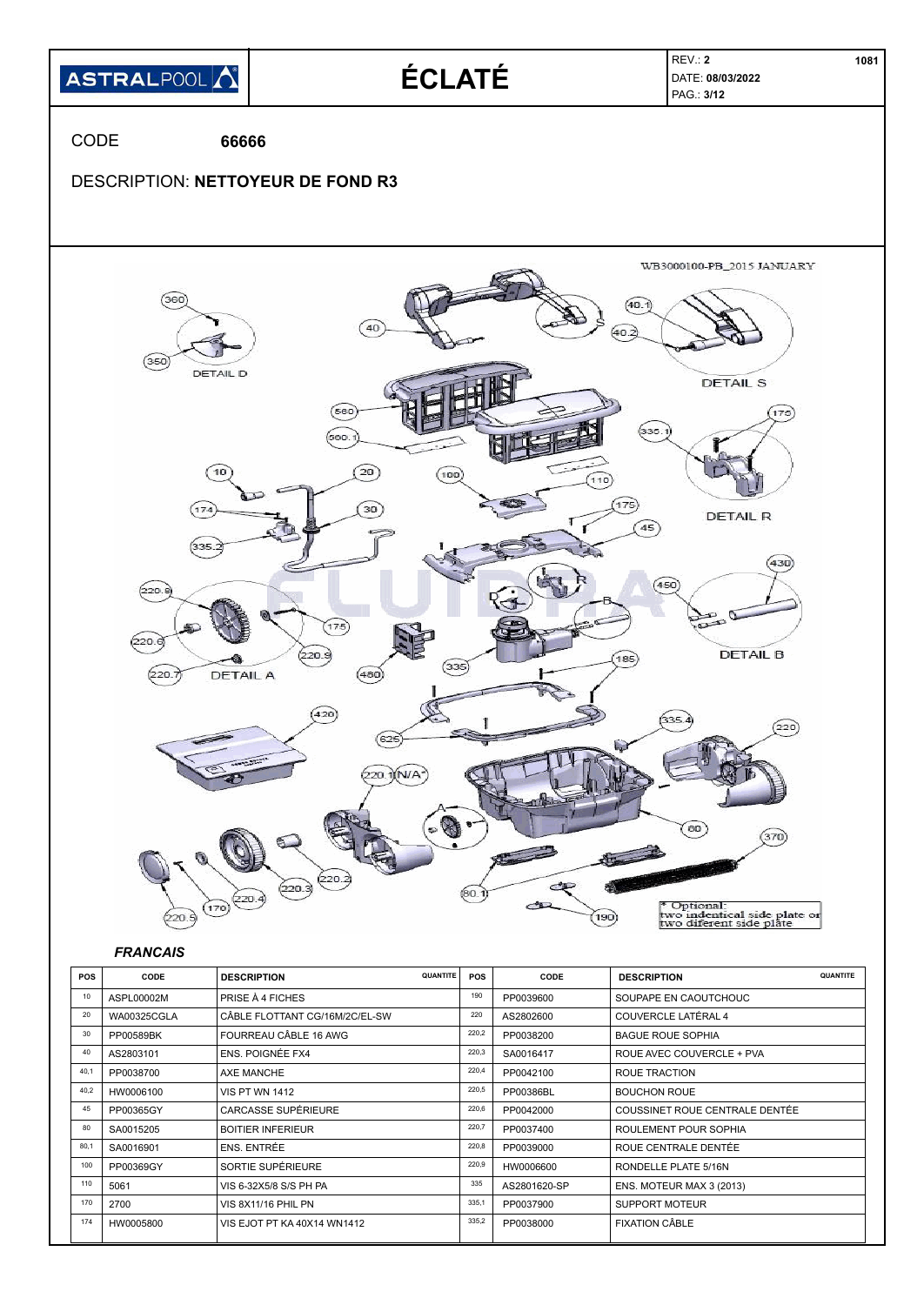

# **ÉCLATÉ**

REV.: **2 1081** DATE: **08/03/2022** PAG.: **4/12**

CODE **66666**

DESCRIPTION: **NETTOYEUR DE FOND R3**

| 175 | HW0005100    | VIS PT KA 40X25                  | 335,4 | PP0037600    | JOINT ROUE DENTÉE SOPHIA     |
|-----|--------------|----------------------------------|-------|--------------|------------------------------|
| 185 | HW0006000    | <b>VIS PT WN 1412</b>            | 350   | P00038       | HÉLICE                       |
| 360 | SW00069      | VIS M-3X10 PHIL DIN-965          | 480   | AS8007000-SP | <b>ENS. FLOTTAISON</b>       |
| 370 | AS2802420    | (NOT DEFINED)                    | 560   | AS2802335    | <b>FILTRE BLFSOF</b>         |
| 420 | AS2722402-SP | TRANSFORMATEUR BASIQUE 180W GRIS | 560.1 | PP00381IV    | <b>VOLET FILTRE CARCASSE</b> |
| 430 | AS110011010  | TUYAU RÉTRACTILE 16/4 WCSM       | 625   | PP00364GY    | CADRE SUPÉRIEUR              |
| 450 | 5473         | CONNECTEUR BOUT À BOUT           | N/S   | AS110300001  | MASTIC ÉTANCHÉITÉ            |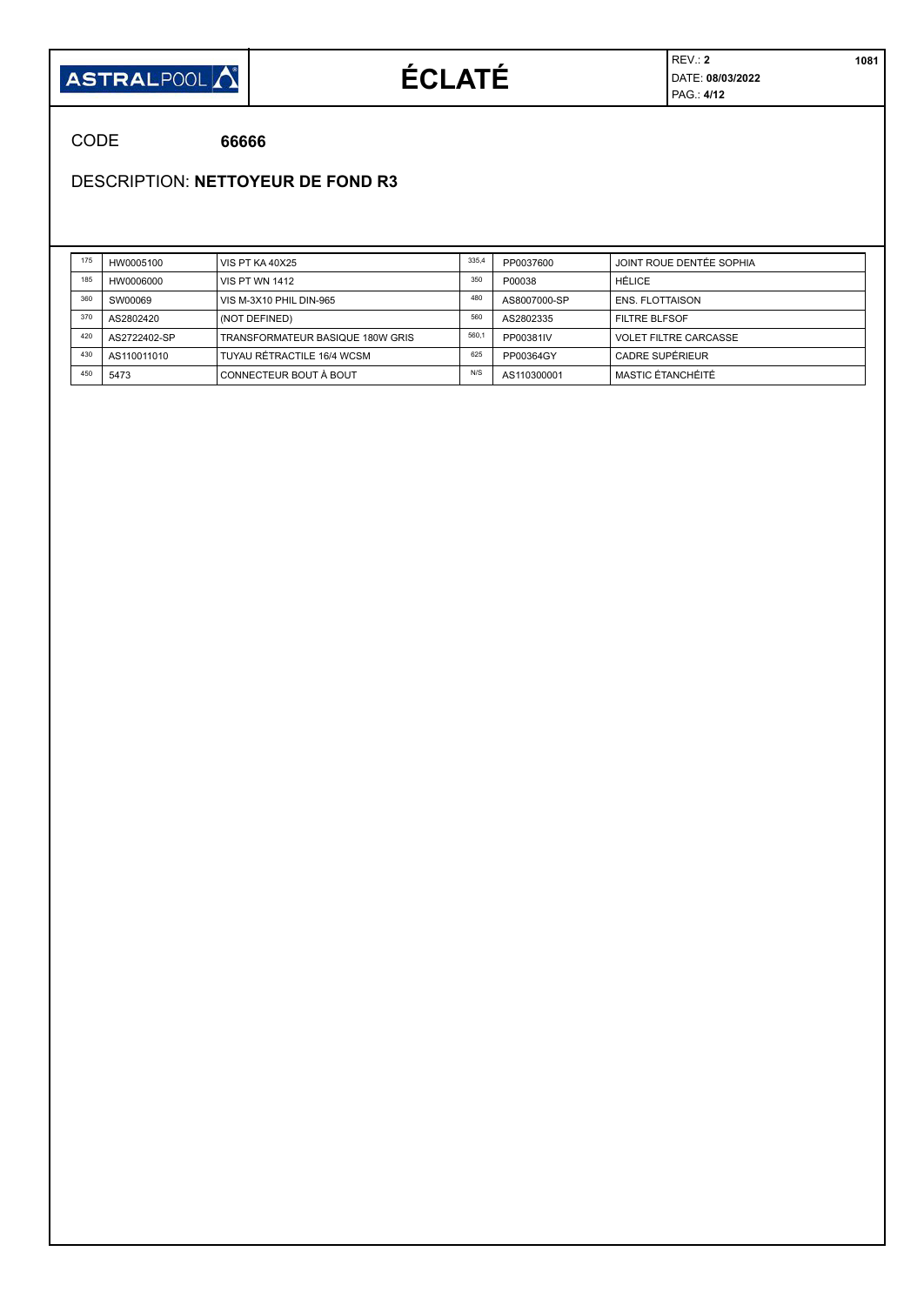

| <b>POS</b> | CODE               | QUANTITY<br><b>DESCRIPTION</b> | <b>POS</b> | CODE         | <b>DESCRIPTION</b>        |
|------------|--------------------|--------------------------------|------------|--------------|---------------------------|
| 10         | ASPL00002M         | 4 PIN PLUG                     | 190        | PP0039600    | RUBBER VALVE              |
| 20         | <b>WA00325CGLA</b> | FLOAT CABLE CG/16M/2C/EL-SW    | 220        | AS2802600    | SIDE PLATE ASSY WITH 4    |
| 30         | PP00589BK          | <b>GROMMET 16 AWG</b>          | 220,2      | PP0038200    | WHEEL BEARING SOPHIA      |
| 40         | AS2803101          | <b>HANDLE ASSY</b>             | 220,3      | SA0016417    | WHEEL WITH COVER + PVA    |
| 40.1       | PP0038700          | <b>MAIN HANDLE AXIS</b>        | 220,4      | PP0042100    | WHEEL WASHER FOR SOPHIA   |
| 40.2       | HW0006100          | SCREW EJOT PT WN 1412          | 220,5      | PP00386BL    | <b>WHEEL TASS</b>         |
| 45         | PP00365GY          | TOP BRIDGE                     | 220,6      | PP0042000    | CENTER COGWHEEL BEARING   |
| 80         | SA0015205          | <b>BOTTOM HOUSING ASSY</b>     | 220,7      | PP0037400    | <b>BEARING FOR SOPHIA</b> |
| 80.1       | SA0016901          | <b>INTAKE ASSY</b>             | 220,8      | PP0039000    | <b>CENTRAL COGWHEEL</b>   |
| 100        | PP00369GY          | <b>OUTLET TOP</b>              | 220,9      | HW0006600    | 5/16N FLAT WASHER         |
| 110        | 5061               | SCREW 6-32X5/8 S/S PH PA       | 335        | AS2801620-SP | MOTOR ASSY MAX 3 (2013)   |
| 170        | 2700               | SCREW 8X11/16 PHIL PN          | 335,1      | PP0037900    | <b>MOTOR CLAMP</b>        |
| 174        | HW0005800          | SCREW EJOT PT KA 40X14 WN1412  | 335,2      | PP0038000    | CABLE RETAINER SOPHIA     |
|            |                    |                                |            |              |                           |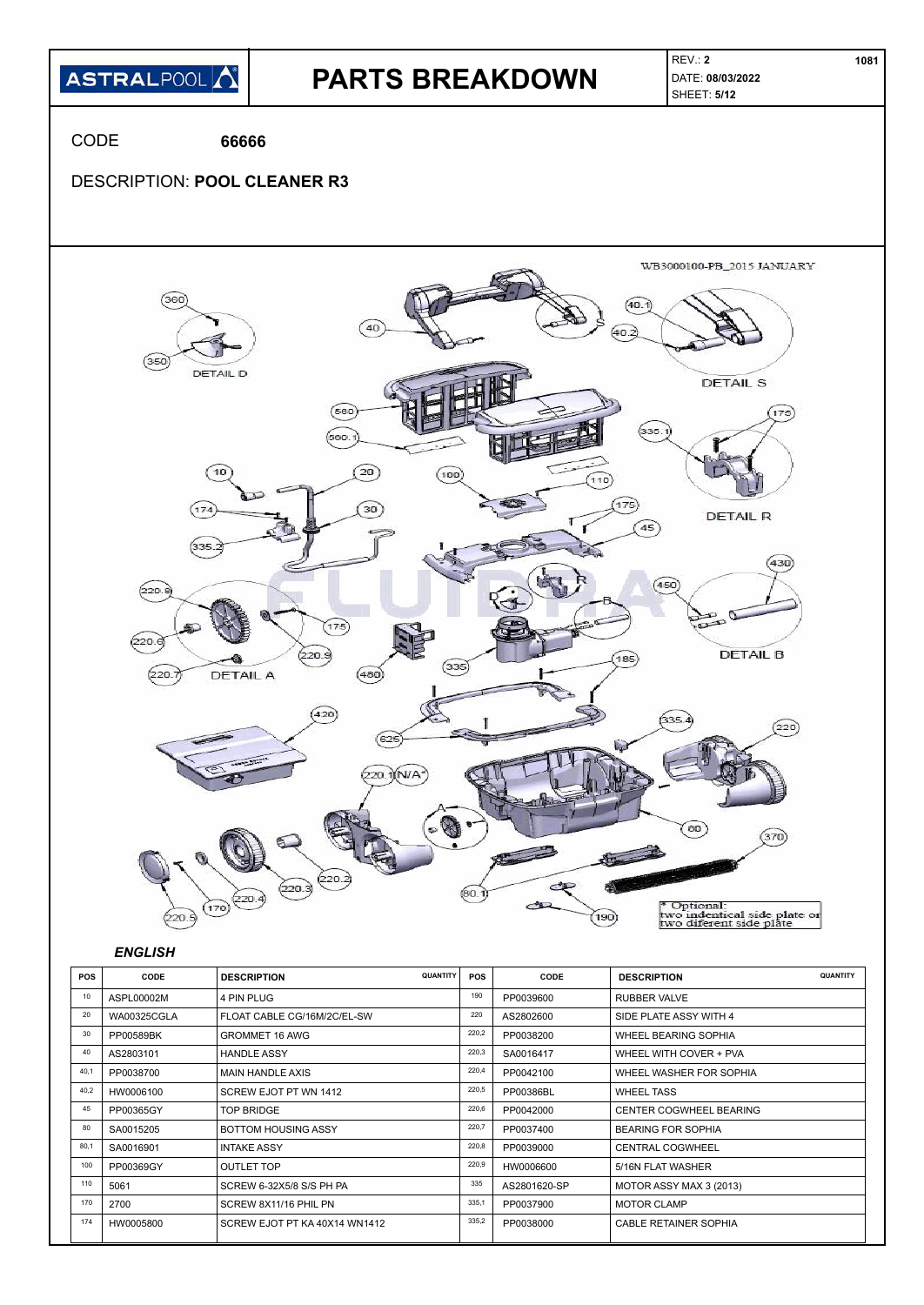#### **ASTRALPOOL**

### **PARTS BREAKDOWN**

CODE **66666**

DESCRIPTION: **POOL CLEANER R3**

| 175 | HW0005100    | SCREW EJOT PT KA 40X25     | 335,4 | PP0037600    | COGWHEEL GASKET SOPHIA      |
|-----|--------------|----------------------------|-------|--------------|-----------------------------|
| 185 | HW0006000    | SCREW EJOT PT WN 1412      | 350   | P00038       | PROPELLER                   |
| 360 | SW00069      | SCRERW M-3X10 PHIL DIN-965 | 480   | AS8007000-SP | KIT FOR FLOATIAN CELL       |
| 370 | AS2802420    | (NOT DEFINED)              | 560   | AS2802335    | <b>BLFSOF FILTER</b>        |
| 420 | AS2722402-SP | SPS BASIC 180W GREY        | 560.  | PP00381IV    | <b>BOTTOM HOUSING VALVE</b> |
| 430 | AS110011010  | SHRINK TUBE 16/4 WCSM      | 625   | PP00364GY    | <b>TOP FRAME</b>            |
| 450 | 5473         | <b>BUTT CONNECTOR</b>      | N/S   | AS110300001  | SEALANT MASTIC              |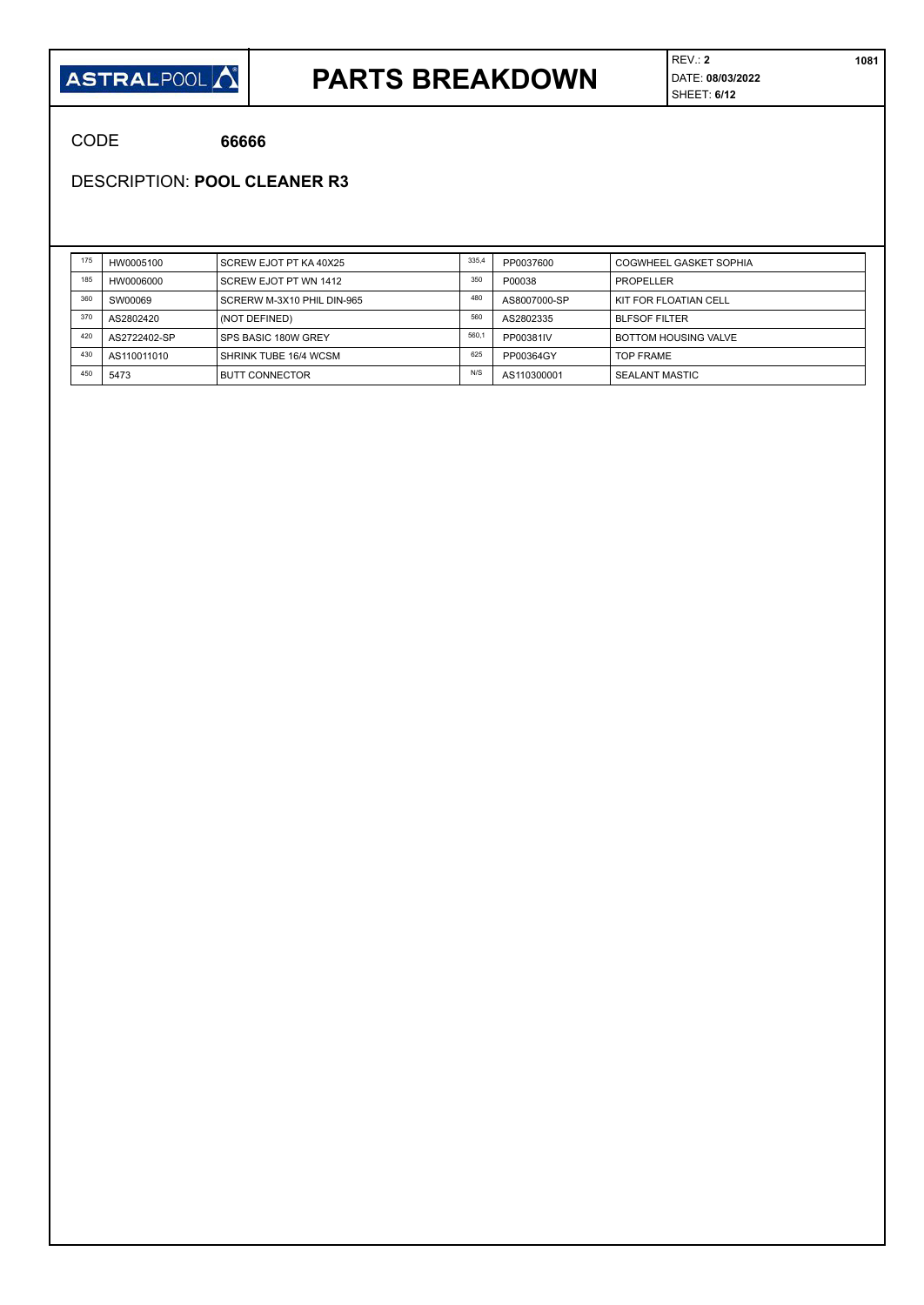

| 30   | PP00589BK | PASSACAVI CAVO 16 AWG        | 220,2 | PP0038200    | <b>BOCCOLA RUOTA SOPHIA</b>       |
|------|-----------|------------------------------|-------|--------------|-----------------------------------|
| 40   | AS2803101 | <b>INSIEME MANIGLIA FX4</b>  | 220,3 | SA0016417    | RUOTA CON COPERCHIO + PVA         |
| 40,1 | PP0038700 | <b>ASSE MANICO</b>           | 220,4 | PP0042100    | <b>RUOTA TRAZIONE</b>             |
| 40,2 | HW0006100 | VITE PT WN 1412              | 220,5 | PP00386BL    | <b>TAPPO RUOTA</b>                |
| 45   | PP00365GY | <b>CARCASSA SUPERIORE</b>    | 220,6 | PP0042000    | CUSCINETTO RUOTA CENTRALE DENTATA |
| 80   | SA0015205 | <b>SCATOLA INFERIORE</b>     | 220,7 | PP0037400    | <b>CUSCINETTO PER SOPHIA</b>      |
| 80,1 | SA0016901 | <b>INSIEME ENTRATA</b>       | 220,8 | PP0039000    | RUOTA CENTRALE DENTATA            |
| 100  | PP00369GY | SORTIE SUPÉRIEURE            | 220,9 | HW0006600    | RONDELLA PIANA 5/16N              |
| 110  | 5061      | VITE 6-32X5/8 S/S PH PA      | 335   | AS2801620-SP | KIT MOTORE MAX 3 (2013)           |
| 170  | 2700      | VITE 8X11/16 PHIL PN         | 335.1 | PP0037900    | SUPPORTO MOTORE                   |
| 174  | HW0005800 | VITE EJOT PT KA 40X14 WN1412 | 335,2 | PP0038000    | ATTACCO CAVO                      |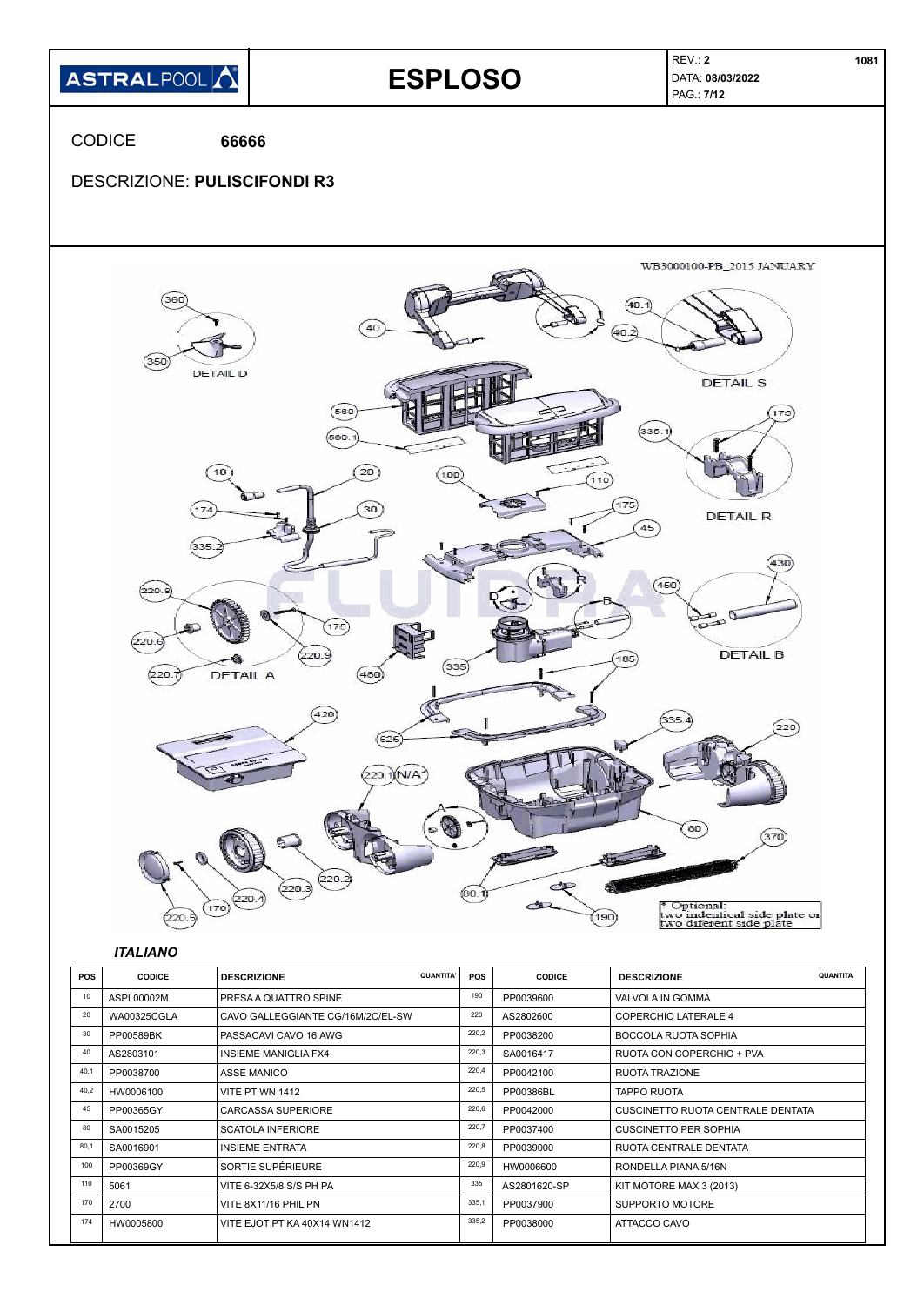

## **ESPLOSO**

REV.: **2 1081** DATA: **08/03/2022** PAG.: **8/12**

CODICE **66666**

DESCRIZIONE: **PULISCIFONDI R3**

| 175 | HW0005100    | VITE PT KA 40X25                   | 335,4 | PP0037600    | GIUNTA RUOTA DENTATA SOPHIA |
|-----|--------------|------------------------------------|-------|--------------|-----------------------------|
| 185 | HW0006000    | VITE PT WN 1412                    | 350   | P00038       | <b>ELICA</b>                |
| 360 | SW00069      | VITE M-3X10 PHIL DIN-965           | 480   | AS8007000-SP | KIT GALLEGGIANTE            |
| 370 | AS2802420    | (NOT DEFINED)                      | 560   | AS2802335    | <b>FILTRO BLFSOF</b>        |
| 420 | AS2722402-SP | TRASFORMATORE BASICO 180 W. GRIGIO | 560,1 | PP00381IV    | CAPPUCCIO FILTRO CARCASSA   |
| 430 | AS110011010  | TUBO RETRACTIL 16/4 WCSM           | 625   | PP00364GY    | <b>MANICO SUPERIORE</b>     |
| 450 | 5473         | CONNETTORI ISOLATI DI ESTREMITÀ    | N/S   | AS110300001  | STUCCO TENUTA STAGNA        |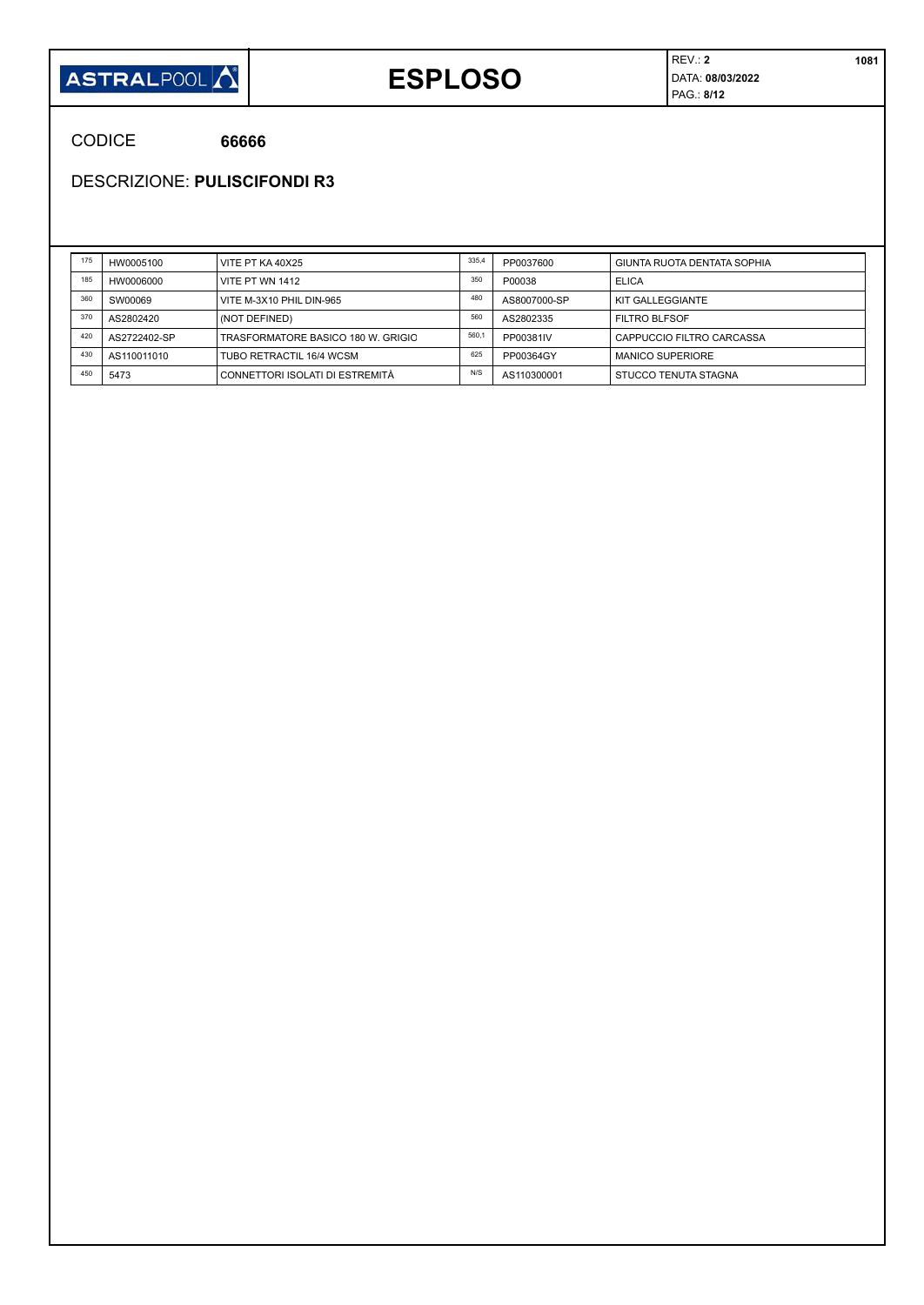

|      | AUI LUUUULIVI      | 01 LUNDUUL 7 ANUU 1LUUUL         |       | ,,,,,,,,,,,, | ◡◡⋯⋯⋯                        |
|------|--------------------|----------------------------------|-------|--------------|------------------------------|
| 20   | <b>WA00325CGLA</b> | SCHWIMMERKABEL CG/16M/2C/EL-SW   | 220   | AS2802600    | <b>SEITENDECKEL 4</b>        |
| 30   | PP00589BK          | KABELDURCHGANG KABEL 16 AWG      | 220,2 | PP0038200    | <b>BUCHSE RAD SOPHIA</b>     |
| 40   | AS2803101          | <b>SET GRIFF FX4</b>             | 220,3 | SA0016417    | RAD MIT DECKEL + PVA         |
| 40,1 | PP0038700          | <b>ACHSE GRIFF</b>               | 220,4 | PP0042100    | <b>TRAKTIONS-RAD</b>         |
| 40,2 | HW0006100          | SCHRAUBE PT WN 1412              | 220,5 | PP00386BL    | PFROPFEN RAD                 |
| 45   | PP00365GY          | OBERES GEHÄUSE                   | 220,6 | PP0042000    | LAGER MITTLERES ZAHNRAD      |
| 80   | SA0015205          | UNTERES GEHÄUSE                  | 220,7 | PP0037400    | LAGER FÜR SOPHIA             |
| 80,1 | SA0016901          | <b>SET EINGANG</b>               | 220,8 | PP0039000    | <b>MITTLERES ZAHNRAD</b>     |
| 100  | PP00369GY          | OBERER ABZUG                     | 220,9 | HW0006600    | FLACHE UNTERLEGSCHEIBE 5/16N |
| 110  | 5061               | SCHRAUBE ABDECKUNG OBEN          | 335   | AS2801620-SP | SET MOTOR MAX 3 (2013)       |
| 170  | 2700               | <b>SCHRAUBE OBEN SEITLICH</b>    | 335,1 | PP0037900    | <b>HALTERUNG MOTOR</b>       |
| 174  | HW0005800          | SCHRAUBE EJOT PT KA 40X14 WN1412 | 335,2 | PP0038000    | <b>BEFESTIGUNG KABEL</b>     |
|      |                    |                                  |       |              |                              |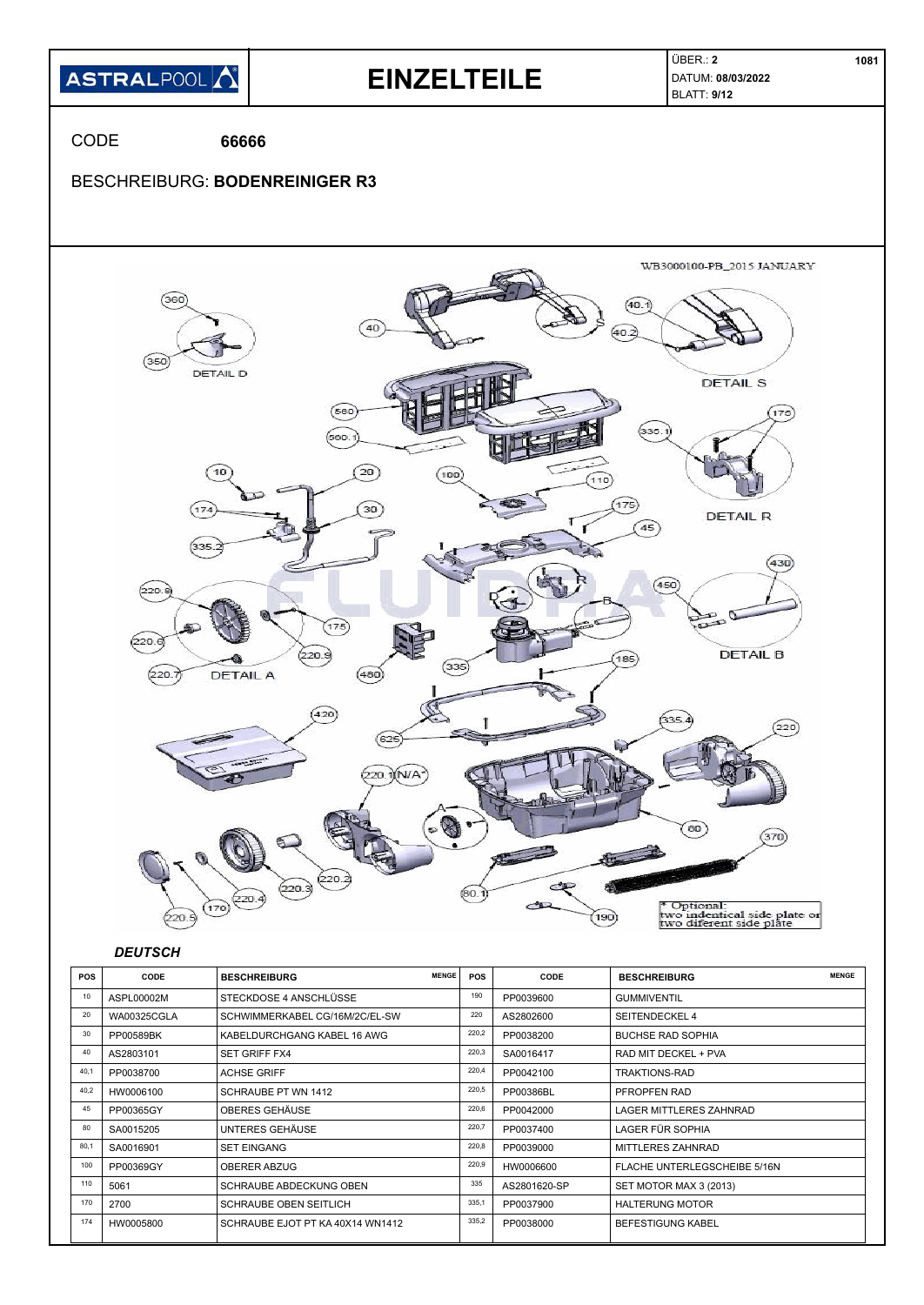

#### **EINZELTEILE**

ÜBER.: **2 1081** DATUM: **08/03/2022** BLATT: **10/12**

CODE **66666**

BESCHREIBURG: **BODENREINIGER R3**

| 175 | HW0005100    | SCHRAUBE PT KA 40X25          | 335.4 | PP0037600    | DICHTUNG ZAHNRAD SOPHIA |
|-----|--------------|-------------------------------|-------|--------------|-------------------------|
| 185 | HW0006000    | SCHRAUBE PT WN 1412           | 350   | P00038       | ANTRIEBSSCHRAUBE        |
| 360 | SW00069      | SCHRAUBE FÜR ANTRIEBSSCHRAUBE | 480   | AS8007000-SP | <b>SET SCHWIMMER</b>    |
| 370 | AS2802420    | (NOT DEFINED)                 | 560   | AS2802335    | FILTER BLFSOF           |
| 420 | AS2722402-SP | TRAFO BASIC 180 W GRAU        | 560.1 | PP00381IV    | DECKEL FILTER GEHÄUSE   |
| 430 | AS110011010  | ROHR 16/4 WCSM                | 625   | PP00364GY    | <b>OBERER RAHMEN</b>    |
| 450 | 5473         | VERBINDUNGSSTÜCK ROT          | N/S   | AS110300001  | <b>DICHTMASSE</b>       |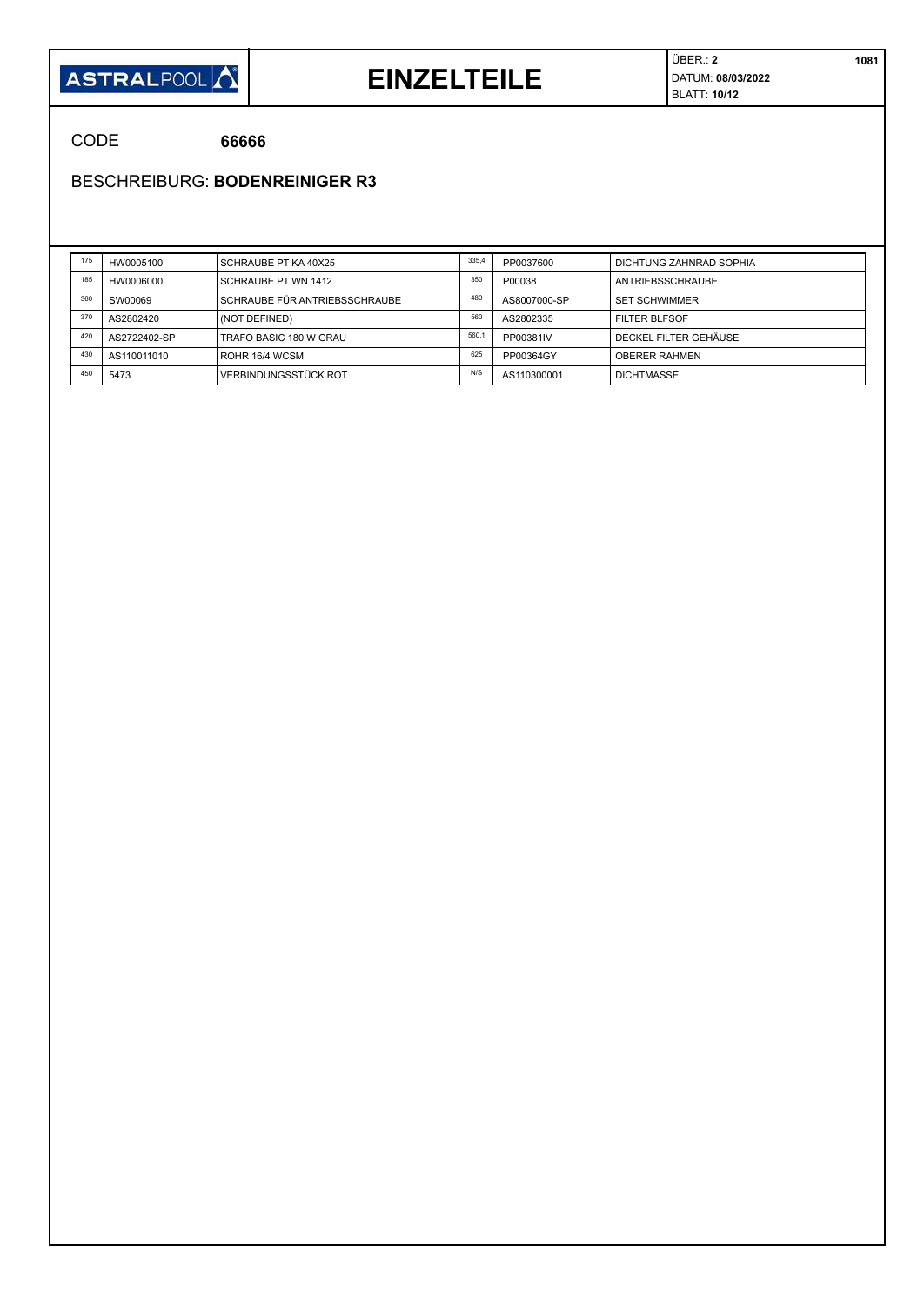

| 30   | PP00589BK | PASSA-CABOS PARA CABO 16 AWG     | 220,2 | PP0038200    | CASQUILHO ROSA SOPHIA           |
|------|-----------|----------------------------------|-------|--------------|---------------------------------|
| 40   | AS2803101 | CJTO, PEGA FX4                   | 220,3 | SA0016417    | RODA COM TAMPA + PVA            |
| 40,1 | PP0038700 | <b>EIXO PEGA</b>                 | 220,4 | PP0042100    | RODA DE TRAÇÃO                  |
| 40,2 | HW0006100 | PARAFUSO PT WN 1412              | 220,5 | PP00386BL    | ROLHA RODA                      |
| 45   | PP00365GY | <b>CARCACA SUPERIOR</b>          | 220,6 | PP0042000    | CHUMACEIRA RODA CENTRAL DENTADA |
| 80   | SA0015205 | <b>CAIXA INFERIOR</b>            | 220,7 | PP0037400    | ROLAMENTO PARA SOPHIA           |
| 80,1 | SA0016901 | CJTO. ENTRADA                    | 220,8 | PP0039000    | RODA CENTRAL DENTADA            |
| 100  | PP00369GY | SORTIE SUPÉRIEURE                | 220,9 | HW0006600    | ANILHA PLANA 5/16N              |
| 110  | 5061      | PARAFUSO 6-32 X 5/8 S/S PH PA    | 335   | AS2801620-SP | CJTO. MOTOR MÁX 3 (2013)        |
| 170  | 2700      | PARAFUSO 8 X 11/16 PHIL PN       | 335,1 | PP0037900    | <b>SUPORTE MOTOR</b>            |
| 174  | HW0005800 | PARAFUSO EJOT PT KA 40X14 WN1412 | 335,2 | PP0038000    | FIXAÇÃO CABO                    |
|      |           |                                  |       |              |                                 |